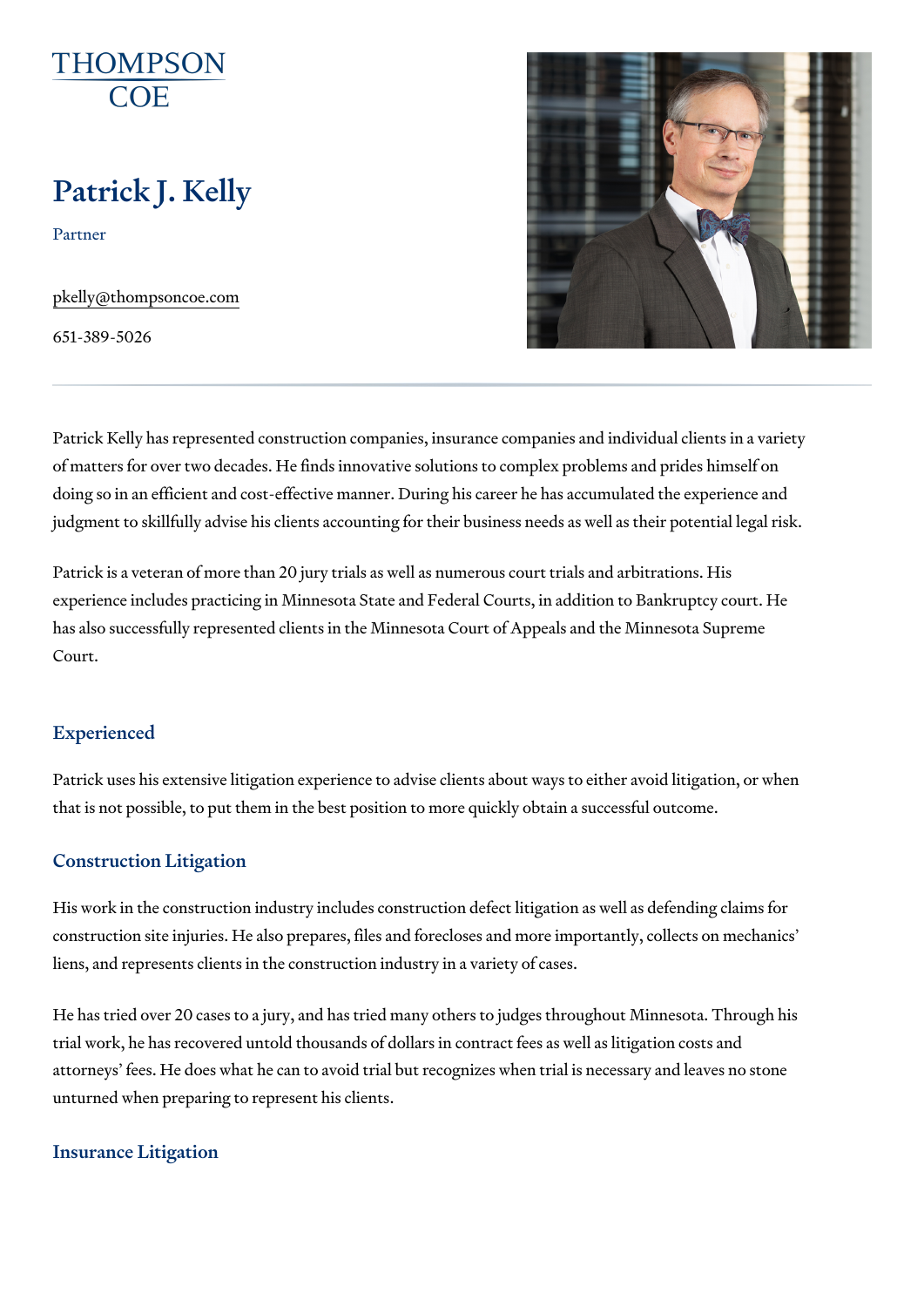Patrick started representing insurance companies and their policy holders as soon as he started practicing law. Even prior to graduating from law school, he worked a s a law clerk, and started learning the vagaries of insurance litigation. Since then he has accumulated years of experience defending policyholders in auto accident injury cases, premises liability cases, construction site injury cases and trucking accident cases.

In addition, he has defended both general contractors and subcontractors in construction defect claims. This experience allows him to efficiently and honestly evaluate cases and provide guidance to claims professionals on how to resolve a case efficiently when resolution is the best course of action. Nevertheless, when a case cannot be resolved on fair terms, Patrick prepares for trial and defends his clients vigorously and thoroughly.

# Business Oriented

In addition to his litigation experience, he has assisted in the formation and transfer of small and medium sized businesses, including asset transfer agreements, preparation of Article of Incorporation/Organization and partnership agreements. He has helped clients purchase and begin operation of businesses from barbershops to auto mechanic shops as well as real estate developers and contractors.

He has represented clients with difficult real estate issues and assisted in the removal of problematic tenants. In each case, he listens to his client's vision for their enterprise and designs a plan so his clients can achieve that goal.

## Client Focused

Patrick believes that successful representation of his clients begins with strong communication which requires – first and foremost – listening to and understanding their concerns. Once he understands the client's issue, he works with them to develop a strategy to address and overcome those problems. He understands that frequent communication that clearly and concisely informs his clients of developments in their matter is crucial for achieving their initial goal.

He works hard, bills fairly and uses his experience to provide key insights for his clients' situations.

# Representative Experience

Successful appeal to Minnesota Court of Appeals defending claim for nuisance.

Successful brief to Minnesota Supreme Court in negligence action.

Six figure verdict on behalf of sub-contractor in construction case trial.

Favorable settlement in complex premises liability case with medical specials approaching \$1 million.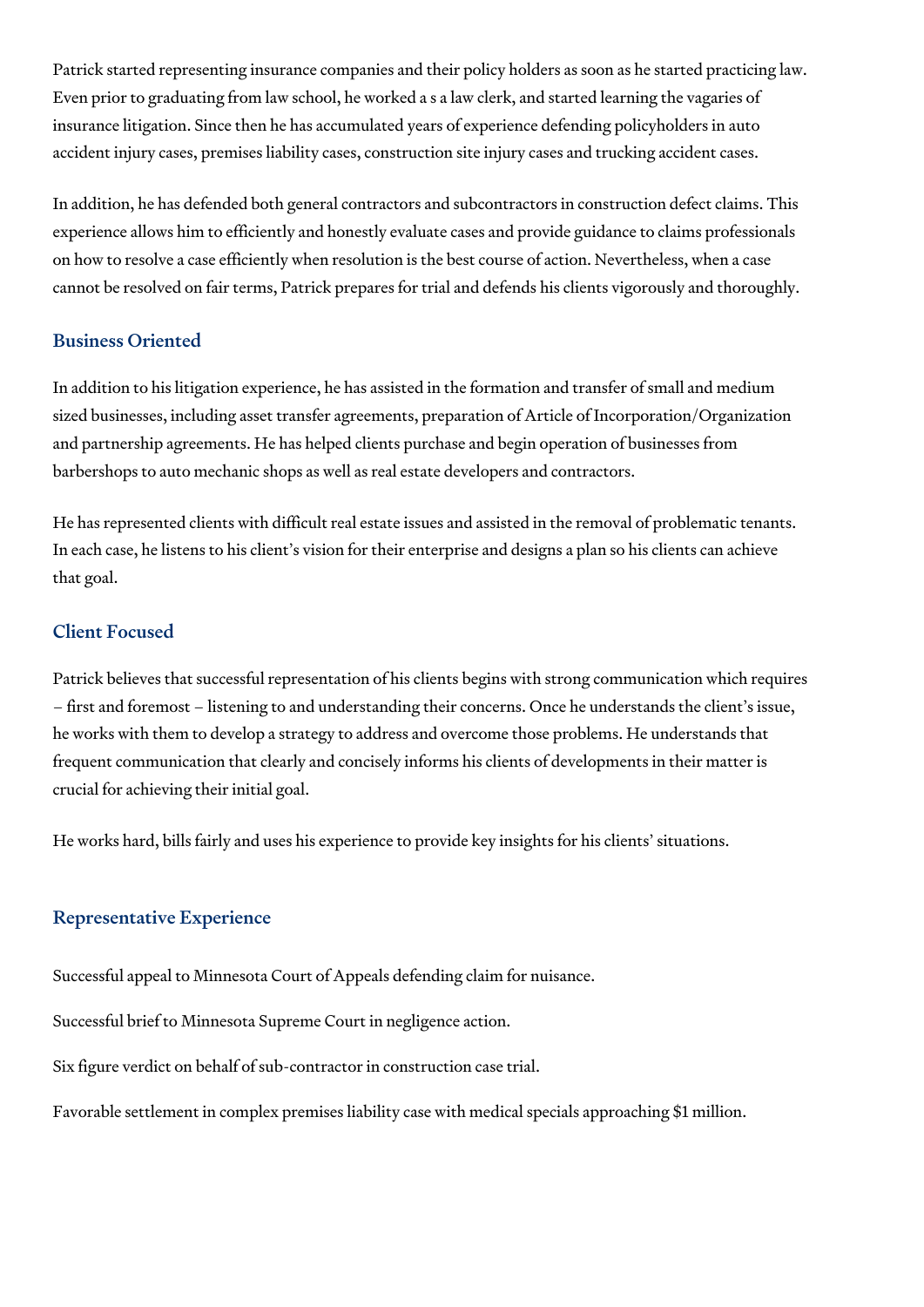Defense verdict in slip and fall case with medical specials in excess of \$4 Summary judgment for snow removal service on issue of constructive notic Multiple defense verdicts in personal injury litigation.

Summary judgment awarded construction client on indemnification obligation

#### Awards & Recognition

AMERICAN BOARD OF TRIAL ADVOCATES Nominated for Membership

## Related Services

[Business and C](https://www.thompsoncoe.com/people/patrick-j-kelly/)ommercial

[Constru](https://www.thompsoncoe.com/people/patrick-j-kelly/)ction

[General Liability/Catas](https://www.thompsoncoe.com/people/patrick-j-kelly/)trophic Injury

[Insura](https://www.thompsoncoe.com/people/patrick-j-kelly/)nce

## Publications & Speaking Engagements

## [Minnesota s Attorney F](https://www.thompsoncoe.com/resources/publications/minnesotas-attorney-fee-conundrum/)ee Conundrum Jun 7, 2022

#### Education, Admissions & Activities

#### EDUCATION

Mitchell Hamline School of Law J.D., 1994 Dean's List American Jurispridence Award

#### BAR ADMISSIONS

## Minnesota 1994

### COURT ADMISSIONS

Minnesota State & Federal Court